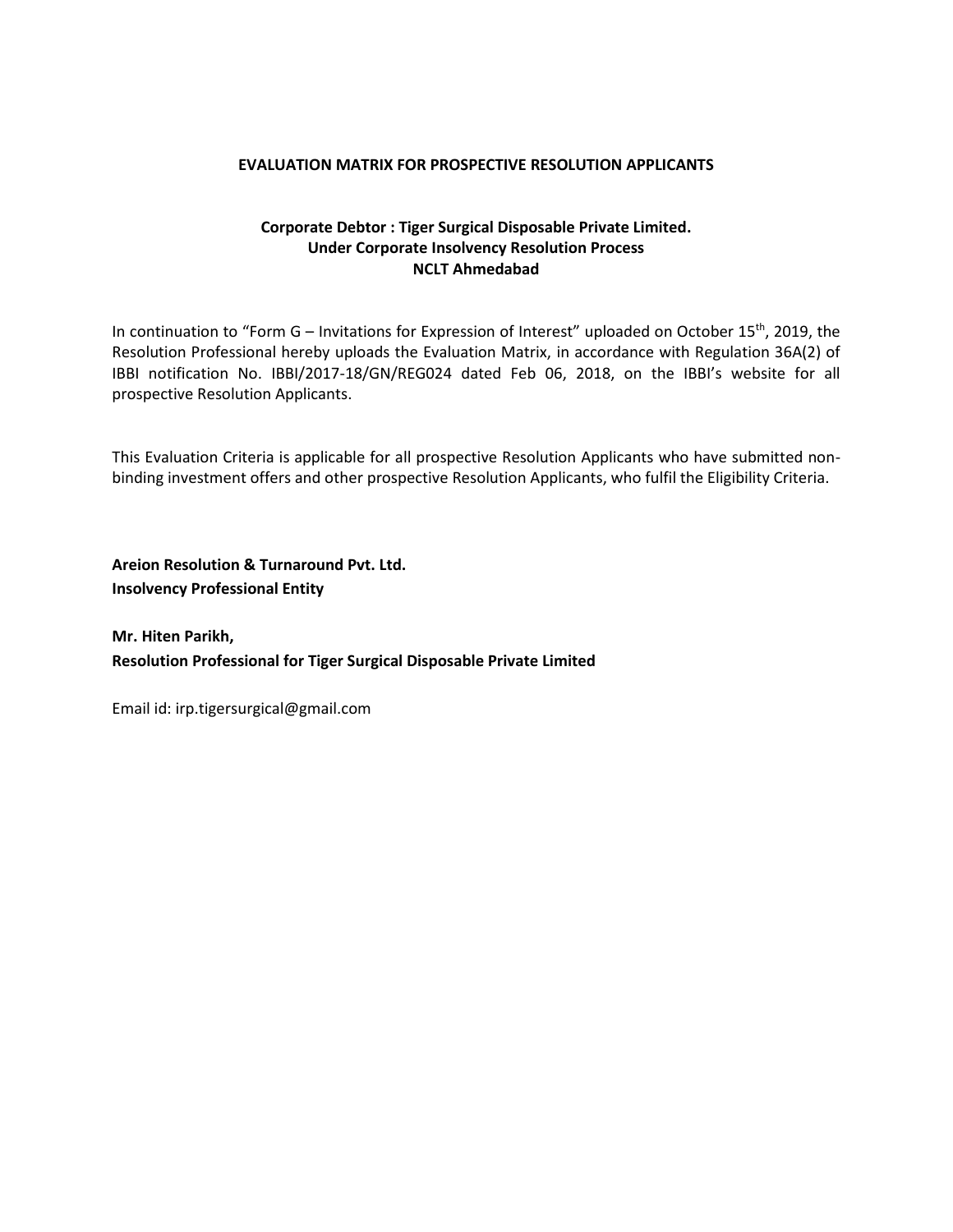| S.no           | <b>Quantitative Parameters</b>                                                                                                                        | <b>Score Matrix</b>                        |                   | Weightage | <b>Max Score</b> |
|----------------|-------------------------------------------------------------------------------------------------------------------------------------------------------|--------------------------------------------|-------------------|-----------|------------------|
|                | (A)                                                                                                                                                   | (C)                                        |                   | (D)       | (E)              |
| $\mathbf{1}$   | Upfront cash payment as part of resolution plan:                                                                                                      | >= 60% of the resolution debt amount       | 10                | 350%      | 35               |
|                | Resolution Plan involving upfront cash payment                                                                                                        | >= 50% <60% of the Resolution Debt Amount  | 8                 |           |                  |
|                | shall specify the sources of funds, with evidence to                                                                                                  | >= 40% <50% of the Resolution Debt Amount  | 6                 |           |                  |
|                | the satisfaction of RP/CoC - To be paid within 25                                                                                                     | >= 30% <40% of the Resolution Debt Amount  | 4                 |           |                  |
|                | days from the date approval of the resolution plan by NCLT                                                                                            | >= 25% <30% of the Resolution Debt Amount  | 3                 |           |                  |
|                | *Two additional bonus points (without weightage)                                                                                                      | >= 15% <25% of the Resolution Debt Amount  | $\overline{2}$    |           |                  |
|                | shall be awarded for every 1% increase in                                                                                                             | >= 5% <15% of the Resolution Debt Amount   | $\mathbf{1}$      |           |                  |
|                | Upfront Cash over and above 60% of resolution                                                                                                         | < 5% of the Resolution Debt Amount         | $\Omega$          |           |                  |
|                | Debt.                                                                                                                                                 |                                            |                   |           |                  |
|                | **Intermediate values will be extrapolated.                                                                                                           |                                            |                   |           |                  |
| $\overline{2}$ | Cash on deferred payment basis / Assumed Term:                                                                                                        | >= 60% of the resolution debt amount       | 10                | 300%      | 30               |
|                | NPV to be arrived at tiered discount rate                                                                                                             | >= 50% <60% of the Resolution Debt Amount  | 8                 |           |                  |
|                | corresponding to the various tenors                                                                                                                   | >= 40% <50% of the Resolution Debt Amount  | 6                 |           |                  |
|                | (Maximum tenor of 2 years)                                                                                                                            | >= 30% <40% of the Resolution Debt Amount  | 4                 |           |                  |
|                | Period<br><b>Rate of discount</b>                                                                                                                     | >= 25% <30% of the Resolution Debt Amount  | 3                 |           |                  |
|                | 10%<br>30days -5m                                                                                                                                     | >= 15% <25% of the Resolution Debt Amount  | 2                 |           |                  |
|                | >5m - 1 year<br>15%                                                                                                                                   | >= 5% <15% of the Resolution Debt Amount   | $\mathbf{1}$      |           |                  |
|                | $>1-2$ years<br>18%                                                                                                                                   | < 5% of the Resolution Debt Amount         | $\Omega$          |           |                  |
|                | *One Additional bonus point (without weightage)<br>shall be awarded for every 2% increase in NPV > 60%<br>**Intermediate values will be extrapolated. |                                            |                   |           |                  |
|                |                                                                                                                                                       |                                            |                   |           |                  |
| $\mathsf 3$    | Fresh Fund Infusion for capital expenditure & working                                                                                                 | >= 15% of the Resolution Debt Amount       | 10                | 50%       | 5                |
|                | capital                                                                                                                                               | >=10% <15% of the Resolution Debt Amount   | 8                 |           |                  |
|                | Change in weightage (C) to be provided on the scores                                                                                                  | >= 5% <10% of the Resolution Debt Amount   | 5                 |           |                  |
|                | calculated as per matrix, based on period gap:                                                                                                        | >= 5% <10% of the Resolution Debt Amount   | 3<br>$\mathbf{1}$ |           |                  |
|                | < 3 months - 100% of weightage(c),                                                                                                                    | >= 1% <5% of the Resolution<br>Debt Amount | 0                 |           |                  |
|                | $>$ = 3 < 6 months - 50% weightage(c)<br>> =6 months - 0% weightage(c)                                                                                | <1% of Resolution Debt Amount              |                   |           |                  |
|                | Total Score of Quantitative parameters (A)                                                                                                            |                                            |                   |           | 70               |
|                |                                                                                                                                                       |                                            |                   |           |                  |